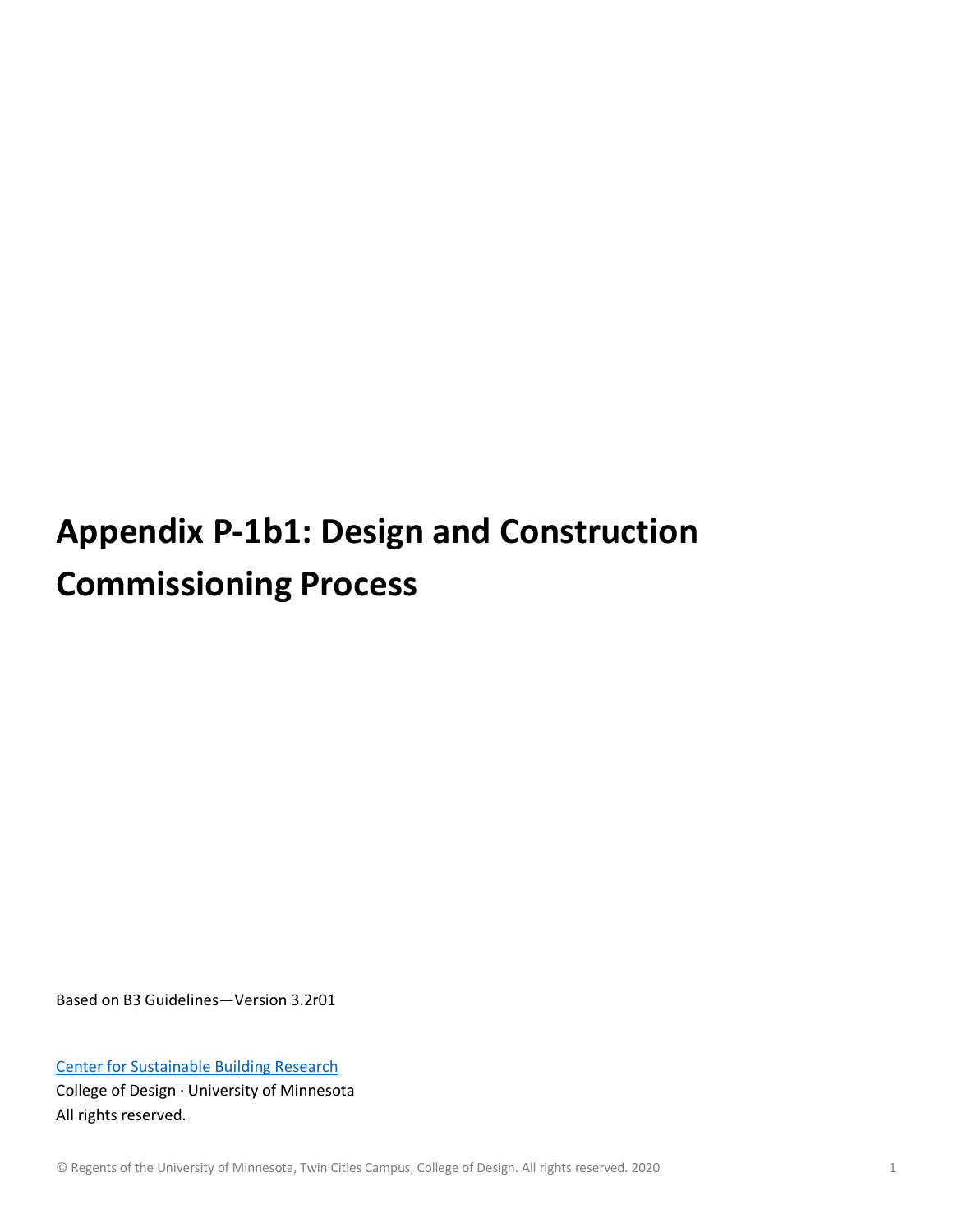## Introduction

Design and Construction Commissioning refers to the process that begins in pre-design and concludes at project closeout. The Design and Construction Commissioning process is the means to verify and document that the facility systems operate in accordance with their design intent and that the operations staff fully understands the system operational procedures and are prepared to continue operating the system per the design intent and the project requirements. This includes documenting system operational goals and design parameters, specifying verification and testing in the contract documents, confirming the successful completion of the verification process, documenting the system operational procedures and training the operations staff. The Design and Construction Commissioning Process is coordinated by the Commissioning Leader and executed by the Commissioning Team.

The following are narrative descriptions of the activities (rows) in Appendix P-1b2 Design and Construction Commissioning Matrix. This document is intended to be used alongside the processes and definitions described in ANSI/ASHRAE/IES Standard 202 – 2013.

Note also that there are moisture safe enclosure testing or enclosure consultant requirements under guideline I.2C that are not listed as commissioning activities in this document, though these activities may follow a similar process.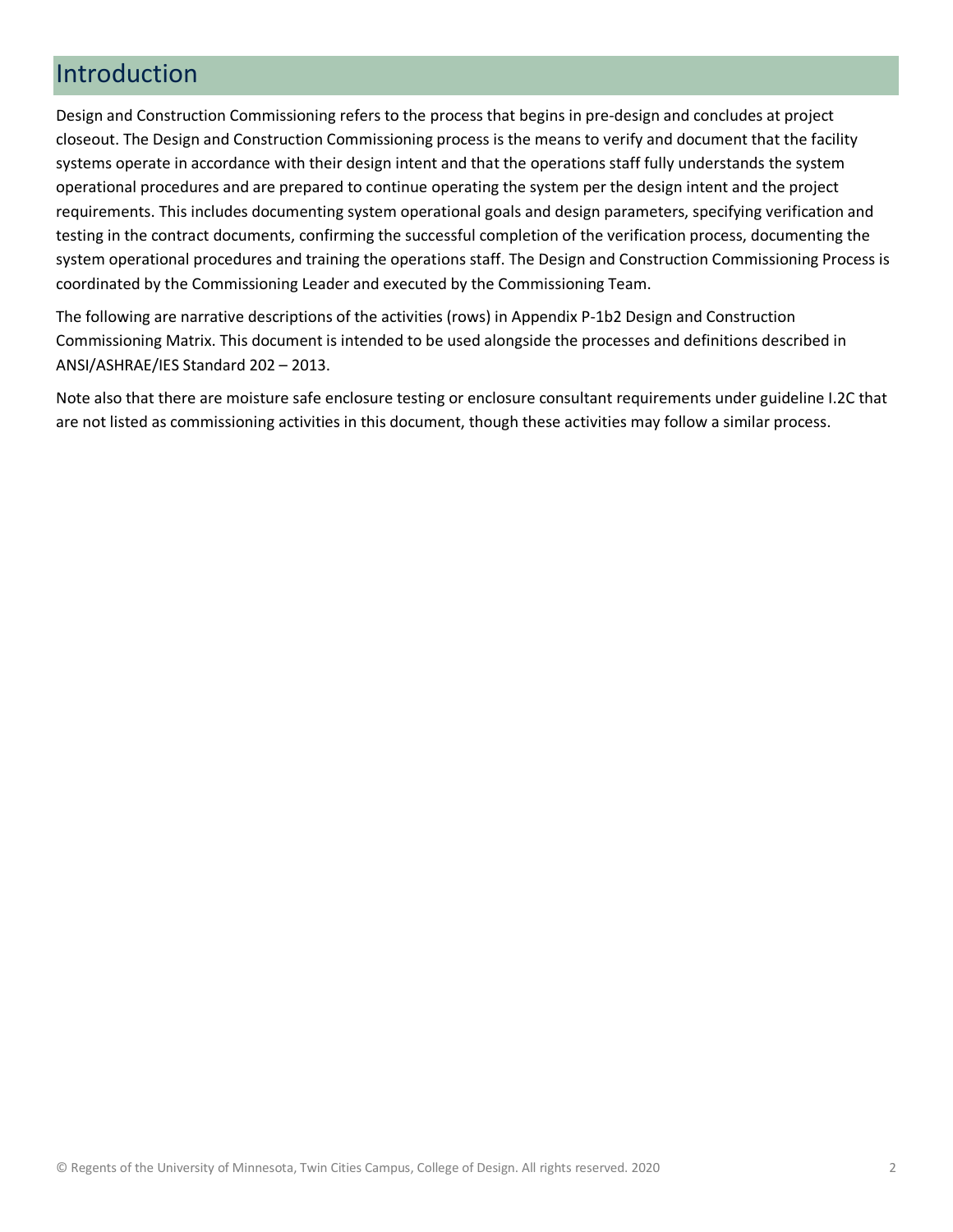# Design & Construction Commissioning Plan Scope

### *1.01: The Design & Construction Commissioning Plan*

#### **The Design & Construction Commissioning Plan consists of the following elements:**

- Systems Commissioning Plan
	- o List of required systems to be commissioned:
		- Mechanical HVAC Comfort, Energy, and Renewable Energy Systems, Testing Adjusting and Balancing: And other elements related to performance of Guidelines E.1, E.2, E.3, E.4, I.3, I.4
		- Electrical Systems, including Lighting and Daylighting Controls: And other elements related to performance of Guidelines S.5, E.1, E.2, E.3, E.4, I.5
		- **Indoor Air Quality Elements and Systems: And other elements related to performance of Guidelines** I.3, I.4
	- o List of recommended systems to be commissioned:
		- **Plumbing Systems : Flow rate commissioning and any other elements needed to support operational** achievement of guidelines S.2
		- **Interior materials (specification, installation): As needed to support operational achievement of** guidelines I.1, M.1, M2, M.4
		- Envelope integrity: In addition to required water infiltration commissioning above as needed to support operational achievement of guidelines I.2
		- **IFQ: Vibrations/acoustics/noise: In addition to occupant surveys above, perform physical** measurements as needed to support operational achievement of guideline I.6
		- Envelope Integrity: Engage Building Commissioning above required enclosure air tightness testing or use of a building enclosure consultant
	- o Owners Project Requirements (per guideline P.1A)
	- o Basis of Design for systems to be commissioned (per Guideline P.1C)
	- o Description of commissioning activities
	- o List of commissioning team members by project role
	- o Assignment of roles and responsibilities of each team member
	- o Description of commissioning documentation requirements
	- o Customized system installation checklists and functional performance test procedures to be completed prior to system acceptance by the owner
	- o Correction Period User Comfort and Satisfaction Assessment Plan

The Design and Construction Commissioning Plan is a living document that grows in detail over time, as systems are specified and design details are refined. The following is a description of how the Commissioning Plan shall evolve over the course of the project.

- Predesign
	- o Brief description of commissioning process for budgeting purposes.
	- o Systems to be commissioned
	- $\circ$  Inclusion of Owner's Project Requirements Document and Basis of Design for those systems
- Design Phase Documentation
	- o Draft Commissioning Plan
		- **EXTER 1** List of system types to be commissioned
		- **Include updated Owner's Project Requirements**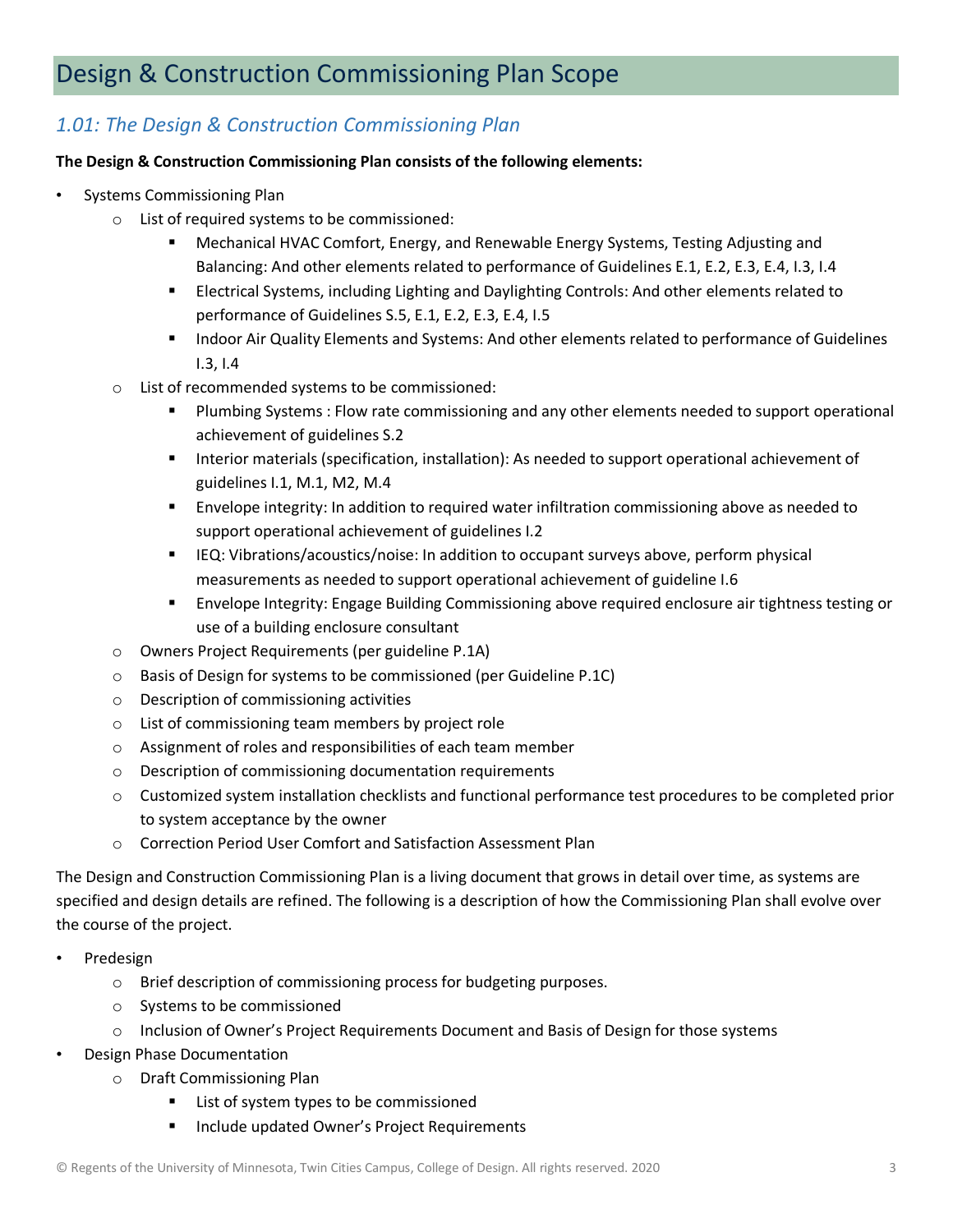- **Include updated Basis of Design Document for those systems**
- **•** Description of commissioning activities
- **EXTER** List of commissioning team members; by project role, not by name
- Assignment of roles and responsibilities of each team member
- **Description of commissioning documentation requirements**
- **•** Description of commissioning activities
- **EXECT** List of commissioning team members by project role
- Assignment of roles and responsibilities of each team member
- **•** Description of commissioning documentation requirements
- Final Design Documentation
	- o Commissioning Plan
		- Updated detailed list of systems (using design document names/numbers) to be commissioned
		- Review updated Owner's Project Requirements for those systems
		- **Review updated Basis of Design Document for those systems**
		- **Description of commissioning activities**
		- **EXECT** List of commissioning team members by project role
		- Assignment of roles and responsibilities of each team member
		- **Description of commissioning documentation requirements**
		- **EXECT** List of commissioning activities to be incorporated into the construction schedule, including recommended integration with typical contractor installation, startup, and turnover milestones
		- Customized system installation checklists and functional performance test procedures to be completed prior to system acceptance by the owner
- Closeout
	- $\circ$  Same as Final Design but updated to reflect any system modifications or additions approved during Construction. Sections that may need to be changed include:
		- **Updated detailed list of systems (using design document names/numbers) that have been** commissioned
		- **Updated Owner's Project Requirements**
		- **Basis of Design for those systems**
		- Customized system installation checklists and test procedures completed prior to system acceptance by the owner

### *1.02: Commissioning Reports*

Commissioning Reports shall be prepared at the end of each phase of design and construction documenting progress in and compliance with the Commissioning Plan for that phase. Each report should include recommendations for adjustments in the Commissioning Plan for the next phase.

Starting with the Design Phase and going through the Final Design Phase, the Commissioning Reports should include design review comments documenting the Commissioning Team's evaluation of the ability of the facility, as defined or described at the Phase, to meet the Owner's Project Requirement criteria.

The Closeout Commissioning Report shall be the final deliverable of the Design and Construction Commissioning Process. The Report shall state that the Design and Construction Commissioning Plan has been completed and the Owner's Project Requirements have been achieved. If the owner accepts systems that do not meet the Owner's Project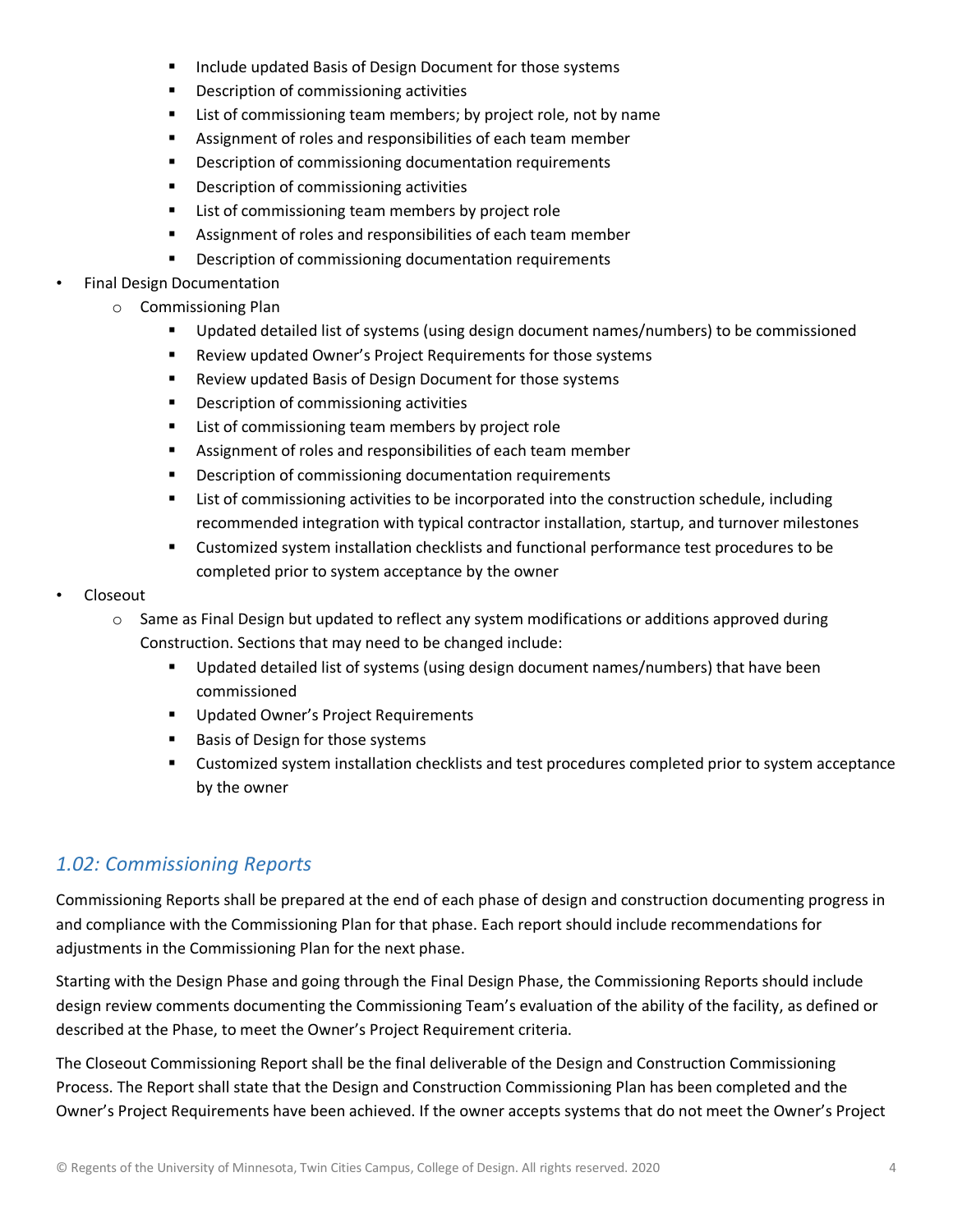Requirement criteria, the Report shall document which deviations were approved by the owner. The report shall also include, but not be limited to, the following:

- Owner's Project Requirements
- Other System Requirements and Parameters
- Specifics of Equipment and Systems Operation
- Test Procedures
- Testing Record
- O&M Training Record
- Commissioning Team Participants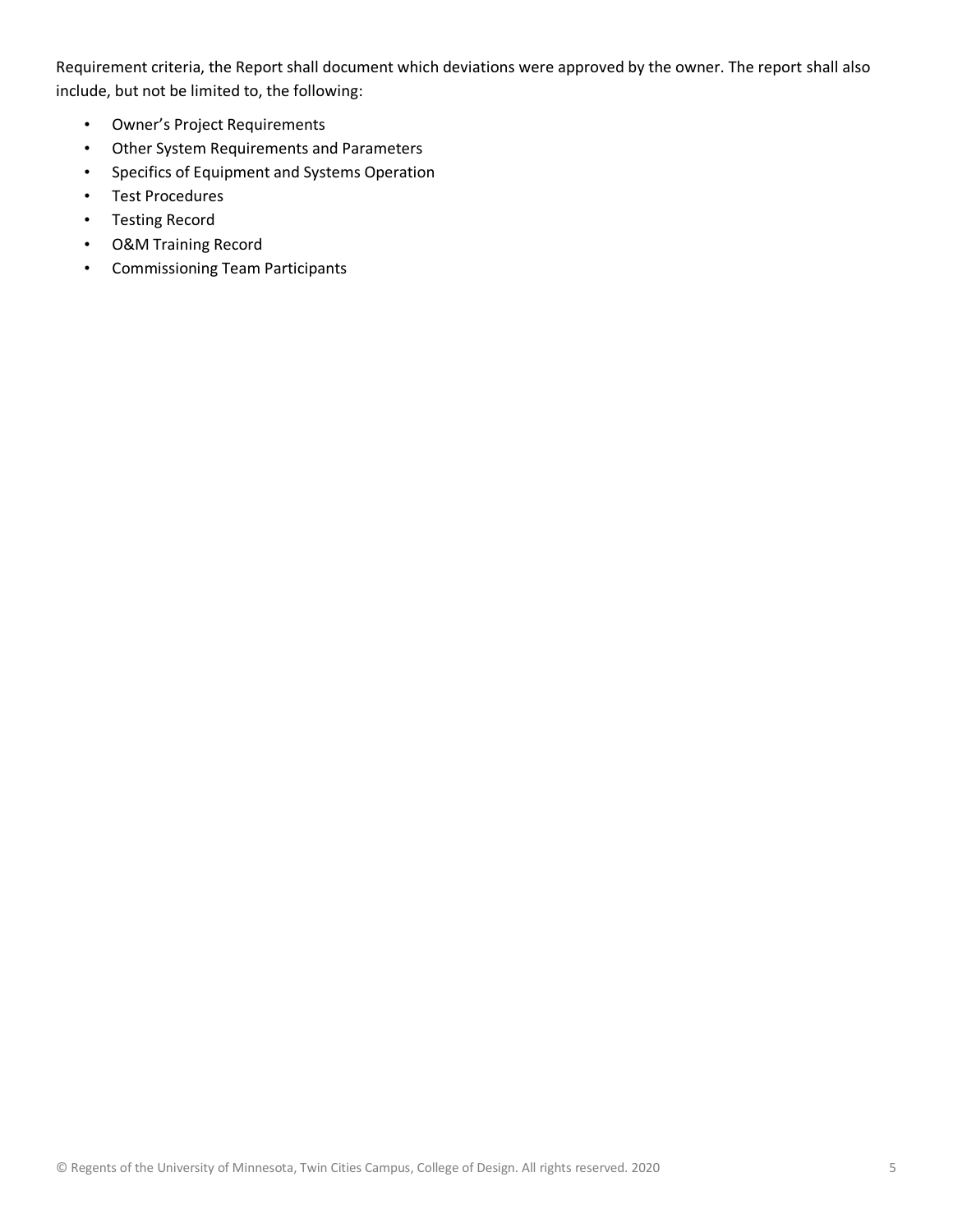## System Commissioning Activities

#### **2.01 Engage Commissioning Team**

The Commissioning Team assists in planning, reviewing and coordination of commissioning activities with all disciplines involved in the building project. The Commissioning Team shall include the following members at a minimum. Contractors will not join the team until they are selected through the normal procurement process.

- Commissioning Leader
- Facility Operations Manager (FOM)
- Project Manager
- Designers
- **Contractors**
- Energy Modeler (if energy modeling is part of the project)
- Guideline Leader

The Commissioning Leader facilitates and coordinates the efforts of the commissioning team. For Design and Construction Commissioning, the commissioning leader shall have a distinct role from the design team but may be employed within a firm providing design services.

The Facility Operations Manager is accountable for facility performance during ongoing occupancy and will manage or perform ongoing operations and maintenance following construction. This person is available to participate throughout the design and construction process for continuity into final operation.

#### **2.02 Coordination of Owner's Project Requirements (as required by guideline P.1A)**

- The Owner's Project Requirements (OPR) shall quantify functional performance expectations and parameters for each system to be commissioned. The OPR provides the common understanding that focuses design, construction, and commissioning activities on the desired outcome. The OPR shall be written in objective and measurable terms. Quantify parameters such as space temperatures, humidity levels, lighting levels, sound levels, and ventilation rates when applied to the conditioned building spaces
- The OPR shall be updated every time the owner accepts an alternate requirement or performance criteria –due to owner desires, schedule, or budget. This might occur through normal design evolution, value engineering, change orders, or other supplemental instructions during construction.
- The OPR shall include an updated SB 2030 Energy and Carbon Standard for the project related to Guidelines E.1 and renewable energy requirements under E.2 and updated as the program and the project are refined.
- During the Correction Period and On-Going Operations, the OPR helps the owner/operators understand the requirements of the owner. It also provides the benchmark for maintenance, repair, and replacement decisions.

#### **2.03 Coordination with Basis of Design (as required by guideline P.1C)**

• The Basis of Design (BOD) is a narrative description of how the systems will be designed in order to achieve the Owner's Project Requirement acceptance criteria

#### **2.04 Commissioning Design Review**

At least once during each of the Design, Final Design, review the design progress against the goals of the Owners Project Requirements. Commissioning Design Review comments shall be documented in writing and responses prepared by the appropriate designers.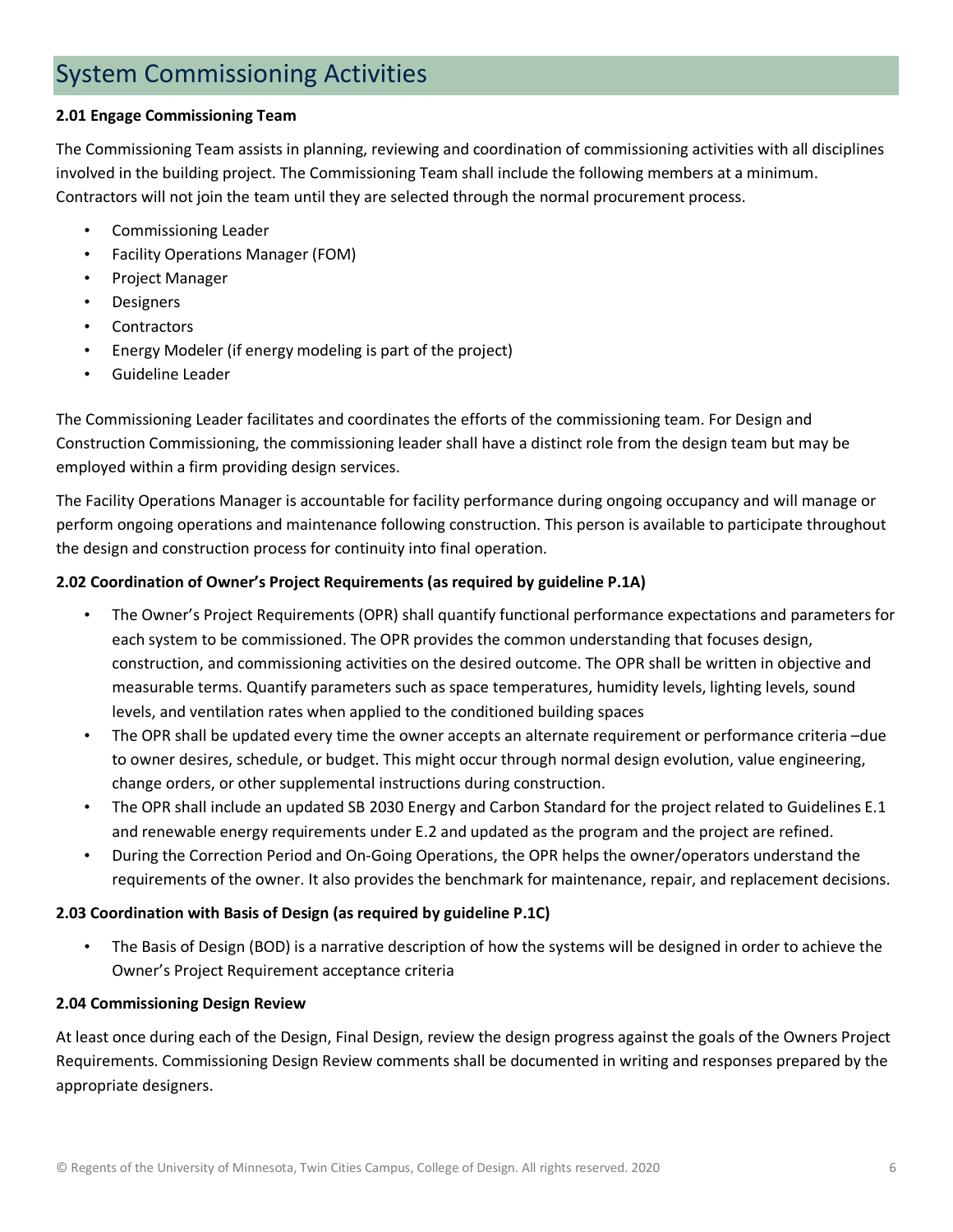- Performance Check: Commissioning Team shall review design as documented to verify that it meets the physical outcomes and operational performance defined at that phase. Performance areas include, but are not limited to:
	- $\circ$  Owner's Project Requirements acceptance criteria for all required and additional pursued Guidelines
	- o Requirements for specific operational scenarios of the building
- Measurability/ Testability Check: Commissioning Team shall review design as documented to verify that it meets criteria for testing and verification of performance for Design and Construction Commissioning as well as Operations Commissioning monitoring during Ongoing Occupancy. Performance areas include, but are not limited to:
	- o Measurements and testing required during all phases of Design and Construction Commissioning.
	- $\circ$  Measurement, monitoring, and control of energy, water, indoor environmental quality during Ongoing Occupancy.

#### **2.05 Coordinate with Operations Commissioning and Energy Efficient Operations Manual**

Cooperate with the Operations Commissioning Team by incorporating design features required to perform Operations Commissioning. Refer to and coordinate with the completion of Guideline P.2A: SB 2030 Energy Efficient Operations Manual process.

#### **2.06 List of I/O Data Points**

Submit a list of input and output (I/O) data points or sequence of operations as part of outcome documentation before the completion of the Final Design Phase. These shall be submitted for all computer-based control systems, e.g., HVAC, lighting controls which have programmable control logic.

#### **2.07 Provide Cx Criteria & Scope for Construction Documents**

Provide a commissioning specification section for Division 1 of the project manual. The commissioning specification shall define and elaborate on the contractor's responsibilities as defined in the Commissioning Plan. Incorporate the Commissioning Plan into the contract documents by reference in order to communicate the context of the commissioning specification and information regarding other team member responsibilities.

#### **2.08 Review Contractors' Submittals**

Review contractor submittals for commissioned equipment and other commissioned design elements.

#### **2.09 Verify Installation**

Complete customized system installation checklists, as included in the Commissioning Plan, prior to system acceptance by the owner.

#### **2.10 Verify Functional Performance**

Complete customized system functional performance test procedures, as included in the Commissioning Plan, prior to system acceptance by the owner.

#### **2.11 Verify Operations & Maintenance (O&M) Documentation**

Verify that the contractor creates and submits Operations & Maintenance manuals for the owner prior to construction completion and system acceptance.

#### **2.12 Verify Operations & Maintenance (O&M) Training**

Verify that the contractor presents Operations & Maintenance training to the owner prior to construction completion and system acceptance by the owner.